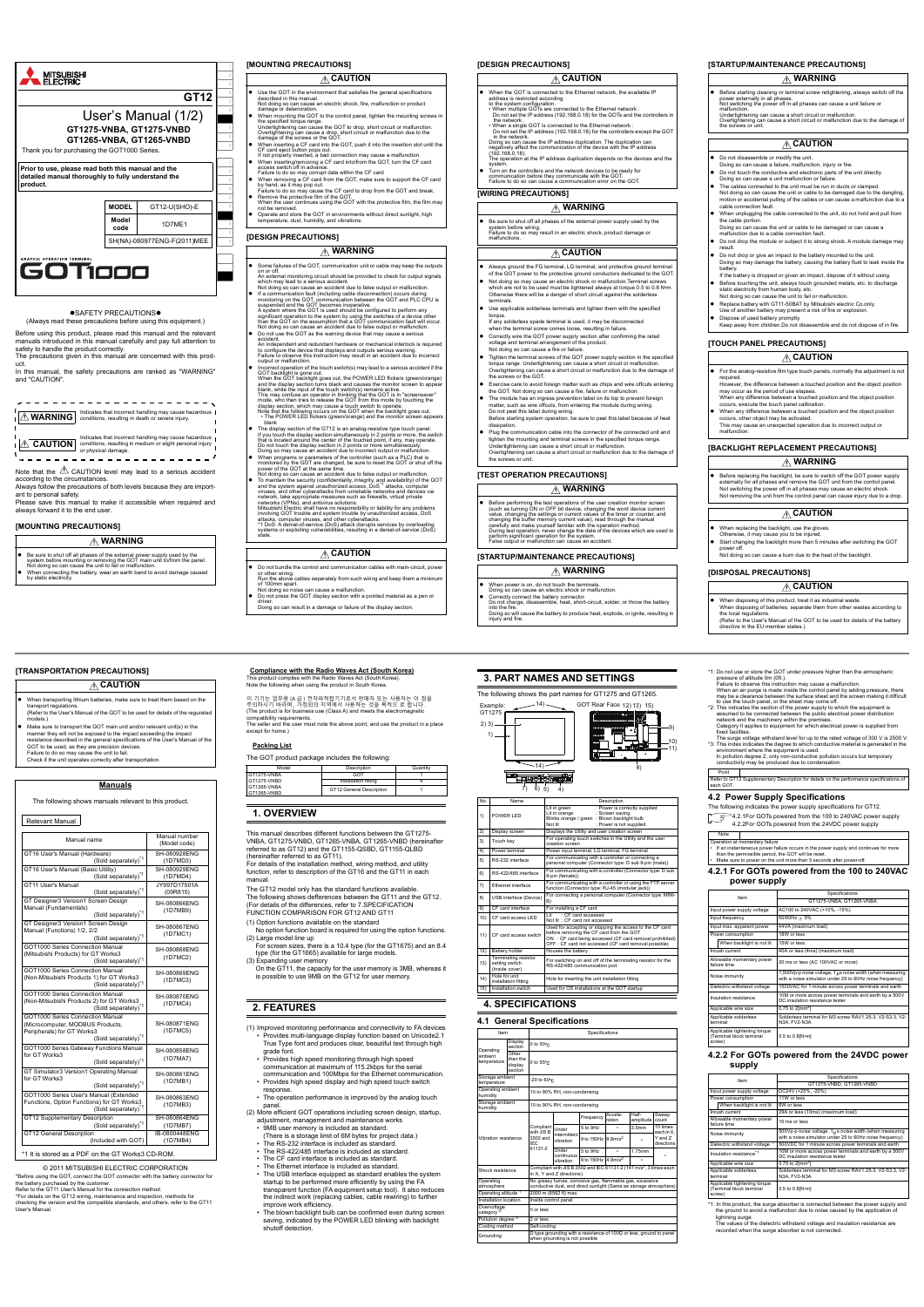#### **4.3 External Dimensions**

#### **5. EMC AND LOW VOLTAGE DIRECTIVE**

For the products sold in European countries, the conformance to the EMC<br>Directive, which is one of the European Directives, has been a legal<br>obligation since 1996. Also, conformance to the Low Voltage.<br>Directive, another E

Low Voltage Directive are required to declare that their products conform to<br>these Directives and put a "CE mark" on their products.<br>Authorized representative in Europe<br>Authorized representative in Europe is shown below.<br>N

- 
- 

# **5.1 Requirements to Meet EMC Directive**

EMC Directives are those which require "any strong electromagnetic force<br>is not output to the external.:Emission (electromagnetic interference)" and<br>"It is not influenced by the electromagnetic wave from the external.:<br>Imm

Though the data described herein are produced with our best on the basis<br>of the requirement items and standards of the restrictions gathered by<br>Mitsubishi, they do not completely guaranteed that all mechanical unit<br>manufac

### <span id="page-1-5"></span>**5.1.1 EMC directive**

The standards of the EMC Directive are shown below.

(Continue to next page)

The GOT is an open type device (device installed to another device) and must be installed in a conductive control panel. It not only assure the safety but also has a large effect to shut down the not only assure the safety but also has a large<br>bise generated from GOT, on the control pan

| Applied<br>standard           | Test standard                                                       | <b>Test details</b>                                                                               | Standard value                                                                                                                                                                                                                                            |
|-------------------------------|---------------------------------------------------------------------|---------------------------------------------------------------------------------------------------|-----------------------------------------------------------------------------------------------------------------------------------------------------------------------------------------------------------------------------------------------------------|
|                               | FN55011<br>Radiated noise <sup>*1</sup>                             | Electromagnetic<br>emissions from the<br>product are<br>measured.                                 | 30M-230MHz OP:<br>30dB <sub>tt</sub> V/m (30m in measurement<br>range) $2, 3$<br>230M-1000MHz OP:<br>37dB <sub>tt</sub> V/m(30m in measurement<br>range) $2, 3$                                                                                           |
|                               | FN55011<br>Conducted<br>noise <sup>*1</sup>                         | Electromagnetic<br>emissions from the<br>product to the power<br>line is measured                 | 150k-500kHz QP:79dB,<br>Mean: 66dR <sup>*2</sup><br>500k-30MHz QP:73dB,<br>Mean: 60dR <sup>*2</sup>                                                                                                                                                       |
|                               | FN61000-4-2<br><b>Flectrostatic</b><br>immunity <sup>*1</sup>       | Immunity test in<br>which static<br>electricity is applied<br>to the cabinet of the<br>equipment. | $\pm$ 4kV Contact discharge<br>$\pm$ 8kV Aerial discharge                                                                                                                                                                                                 |
| <b>FN</b><br>61131-2<br>.2007 | FN61000-4-3<br>Radiated electro-<br>magnetic field AM<br>modulation | Immunity test in<br>which field is<br>irradiated to the<br>product.                               | 80-1000MHz:10V/m<br>1.4-2GHz:3V/m<br>2.0-2.7GHz:1V/m<br>80%AM modulation@1kHz                                                                                                                                                                             |
|                               | FN61000-4-4<br><b>Fast transient</b><br>burst noise <sup>*1</sup>   | Immunity test in<br>which burst noise is<br>applied to the power<br>line and signal lines.        | Power line:2kV<br>Digital I/O(24V or higher): 1kV<br>(Digital I/O(24V or less))> 250V<br>(Analog I/O, signal lines) > 250V                                                                                                                                |
|                               | FN61000-4-5<br>Surge immunity <sup>*1</sup>                         | Immunity test in<br>which lightening<br>surge is applied to<br>the product.                       | AC power type<br>Power line (between line and<br>$around): \pm 2kVPower line (between lines): ±1kVData communication port: ±1kVDC power typePower line (between line andground): \pm 0.5kVPower line (between lines):+0.5kVData communication port: ±1kV$ |



installed on the power supply wires, the wires and the earthing wire may not need to be twi

#### <span id="page-1-3"></span>**5.1.2 Control panel**

(1) Control Panel (a) The control panel must be conductive.

> The Low Voltage Directive requires each device which operates with<br>power supply ranging from 50VAC to 1000V and 75VDC to 1500V to<br>satisfy necessary safety items.<br>In the Sections from [5.2.1](#page-1-0) to [5.2.5](#page-1-1), cautions on installatio We have put the maximum effort to develop this material based on the requirements and standards of the Directive that we have collected. However, compatibility of the devices which are fabricated according to the contents of this manual to the above Directive is not guaranteed. Each manufacturer who fabricates such device should make the final judgement about the application method of the Low Voltage Directive and the product compatibility.

Category II indicates a power supply whose voltage but by two or more levels of isolating transformers from the public power distribution.

- (b) When fixing a top or bottom plate of the control panel with bolts, do not coat the plate and bolt surfaces so that they will come into contact.
- And connect the door and box using a thick grounding cable in<br>order to ensure the low impedance under high frequency.<br>(c) When using an inner plate to ensure electric conductivity with the
- control panel, do not coat the fixing bolt area of the inner plate and control panel to ensure conductivity in the largest area as possible.
- (d) Ground the control panel using a thick grounding cable in order to
- ensure the low impedance under high frequency. (e) The diameter of cable holes in the control panel must be 10cm (3.94in.). In order to reduce the chance of radio waves leaking out, ensure that the space between the control panel and its door
- is small as possible. Paste the EMI gasket directly on the painted surface to seal the space so that the leak of electric wave can be suppressed. Our test has been carried out on a panel having the damping characteristics of 37dB max. and 30dB mean (measured by 3m method with 30 to 300MHz).
- (2) Connection of power and ground wires Ground and power supply wires for the GOT must be connected as
- described below. (a) Provide a grounding point near the GOT. Short-circuit the LG and FG terminals of the GOT (LG: line ground, FG: frame ground) and ground them with the thickest and shortest wire possible (The wire length must be 30cm (11.81in.) or shorter.) The LG and FG terminals function is to pass the noise generated<br>in the PC system to the ground, so an impedance that is as low<br>as possible must be ensured. As the wires are used to relieve the<br>noise, the wire itself carrie wiring means that the wire is prevented from acting as an ante
- Note) A long conductor will become a more efficient antenna at high frequency. (b) The earth wire led from the earthing point must be twisted with
- 
- the power supply wires. By twisting with the earthing wire, noise flowing from the power supply wires can be relieved to the earthing. However, if a filter is

Be sure to ground the GOT for ensuring the safety and complying with the EMC Directive.

(2) Insulation requirements Dielectric withstand voltages are shown in the following table.

| Applied<br>standard     | Test standard                                                                  | <b>Test details</b>                                                                                                                                                   | Standard value                                                                                                               |
|-------------------------|--------------------------------------------------------------------------------|-----------------------------------------------------------------------------------------------------------------------------------------------------------------------|------------------------------------------------------------------------------------------------------------------------------|
|                         | FN61000-4-6<br>Conducted RF<br>immunity <sup>*1</sup>                          | Immunity test in<br>which a noise<br>inducted on the<br>power and signal<br>lines is applied.                                                                         | Power line: 10V<br>Data communication port: 10V                                                                              |
| FN.<br>61131-2<br>:2007 | FN61000-4-8<br>Power supply<br>frequency<br>magnetic field<br>immunity         | Test for checking<br>normal operations<br>under the circum-<br>stance exposed to<br>the ferromagnetic<br>field noise of the<br>power supply frequ-<br>ency (50/60Hz). | $30$ A/m                                                                                                                     |
|                         | FN61000-4-11<br>Instantaneous<br>power failure and<br>voltage dips<br>immunity | Test for checking<br>normal operations<br>at instantaneous<br>power failure.                                                                                          | AC power type<br>0.5 cycle 0% (interval 1 to 10s)<br>250/300 cycle 0%<br>10/12 cycle 40%<br>25/30 cycle 70%<br>DC power type |

10ms (interval 1 to 10s)

<sup>4</sup>1: The GOT is an open type device (device installed to another device) and must<br>be installed in a conductive control panel.<br>The above test items are conducted in the condition where the GOT is installed<br>on the conducti

# **5.1.3 Noise filter (power supply line filter)**

Strip the outer insulation layer at both ends of the cable by the length shown below to expose the braided shield for grounding. (For grounding with cable clamps. (refer to Section [5.4.3.](#page-1-4))) Attach the ferrite core to the cable in the position as illustrated below.

The noise filter (power supply line filter) is a device effective to reduce conducted noise. Except some models, installation of a noise filter onto the power supply lines is not necessary. However conducted noise can<br>be reduced if it is installed. (The noise filter is generally effective for<br>reducing conducted noise in the band of 10MHz or less.) Usage of the following filters is recommended.

(3) When connecting to PLC (manufactured by other company), microcomputer, temperature controller, inverter, servo amplifier, CNC, MODBUS(R)/RTU or MODBUS(R)/TCP connection. Produce the cable (RS-232 cable, RS-422 cable) for connecting the GOT to a controller with reference to the GOT1000 Series

The precautions required when installing a noise filter are described below.

Connection Manual. Point configure the system to meet the EMC Directive specifications for the connected device

when connecting the GOT to a controller.<br>The following gives the instructions to ensure the machinery comply with the EMC<br>Directive. However, the manufacturer of the machinery must finally determine how to make<br>Directive.

(1) Do not install the input and output cables of the noise filter together to prevent the output side noise will be inducted into the input side

(2) Connect the noise filter's ground terminal to the control panel with the shortest cable as possible (approx. 10cm (3.94 in.) or less).

und the cable and grounding wire to the control panel where the GOT and base unit are installed.

### **5.2 Requirements for Compliance with the Low Voltage Directive**

Cable clamps 2) Do not arrange the cable clamp adjacent to other cables which do not clamp. Noise from the control panel may access the GOT from the cable clamp and cause adverse effects.

1) Ground the braided shield portion of the cable to the control panel with the cable clamp (AD75CK).<br>Braided

.<br>When mounting the GOT to the control panel, place the mounting fixtures (included with GOT) on the mounting fixture attaching part of the GOT, and fix them by tightening in the torque range of 0.36 to 0.48N•m.

# <span id="page-1-0"></span>**5.2.1 Standard subject to GOT**

cable where noise has been eliminated by the noise filer. Input side

The insulation specification of the GOT was designed assuming

installation category II. Be sure to use the installation category II power supply to the GOT. The installation category indicates the durability level against surge

voltage generated by lightning strike. Category I has the lowest durability; category IV has the highest durability.



| Model name    | FN343-3/01       | FN660-6/06       | 7HC2203-11 |
|---------------|------------------|------------------|------------|
| Manufacturer  | <b>SCHAFFNER</b> | <b>SCHAFFNER</b> | <b>TDK</b> |
| Rated current | 3A               | 6A               | 3A         |
| Rated voltage |                  | 250V             |            |



Standard applied to GOT : EN61131-2 Programmable controllers - Equipment requirements and tests



# **5.2.3 Control panel**

Because the GOT is open type equipment (device designed to be stored within another device), be sure to use it only when installed in a control

panel. (1) Shock Protection

#### **5.2.4 Grounding**

The following are applicable ground terminals. Use them in the grounded state.

# <span id="page-1-1"></span>**5.2.5 External wiring**

(1) External devices When a device with a hazardous voltage circuit is externally connected to the GOT, select a model which complies with the Low Voltage Directive's requirements for isolation between the primary and secondary circuits.

- In order to prevent those who are unfamiliar with power facility, e.g., an operator, from getting a shock, make sure to take the following measures on the control panel. (a) Store the GOT within the control panel locked, and allow only those who are familiar with power facility to unlock the panel. (b)Build the structure in order that the power supply will be shut off
- when the control panel is opened. (2) Dustproof and waterproof features
- The control panel also provides protection from dust, water and other substances. Insufficient ingression protection may lower the insulation withstand voltage, resulting in insulation destruction. The insulation in the GOT is designed to cope with the pollution level 2, so use in an environment with pollustion level 2 or better
- Pollution level 1: An environment where the air is dry and conductive dust does not exist. Pollution level 2: An environment where conductive dust does not usually exist, but occasional temporary conductivity occurs due to the accumulated dust. Generally, this is the level for inside the control panel equivalent a control room or on the floor of a typical factory. Pollution level 3: An environment where conductive dust exits and conductivity may be generated due to the accumulated dust.
- An environment for a typical factory floor. Pollution level 4: Continuous conductivity may occur due to rain, snow, etc. An outdoor environment.

Reinforced Insulation Withstand Voltage (Installation Category II, source : IEC664) **5.3 EMC Directive-Compliant System**  150 VAC or below 2500V 300 VAC or below 4000V



#### **5.3.1 GOT**

Use any of the GOTs with which CE mark logo is printed on the rating plate. All GT12 models support the EMC Directive.

#### **5.3.2 Cables**

Modify the cables (including user-produced cable) to ensure compliance with the EMC Directive. For details, refer to Section [5.4.2.](#page-1-2) In addition, refer to the GOT1000 Series Connection Manual regarding cables to be used.

Protective grounding : Ensures the safety of the GOT and improves the noise resistance. Functional grounding : Improves the noise resistance.

| Rated voltage of hazardous<br>voltage area | Surge withstand voltage $(1.2/50 \mu s)$ |
|--------------------------------------------|------------------------------------------|
| 150 VAC or below                           | 2500V                                    |
| $2001180 \times 6 \times 1000$             | 400011                                   |

**5.4 EMC Directive-Compliant System** 

**Configuration**

Wire and connect GOT1000 series equipments as instructed below. For the GOT with the 24VDC power supply, attach a ferrite core (RFC-H13 manufactured by KITAGAWA INDUSTRIES CO.,LTD.)

within the range shown below.

If the GOT1000 series equipments are configured in a way different from the following instructions, the system may not comply with EMC

directives.

**5.4.1 Power and ground wires wiring method**

(1) Power and ground wires wiring method

 $\begin{matrix} \text{INPUT} \\ \text{100-240VAC} \\ \text{IQ} \\ \text{IQ} \end{matrix}$  (LG) (FG)

Connect the power wire and connection cable as shown in the

illustration.

Lead the power wire and ground wire as shown in Section [5.1.2](#page-1-3)  (2). Be sure to ground the LG cable, FG cable, and protective ground

cable.

<span id="page-1-2"></span>**5.4.2 Processing connection cables** Process the cable used with the GOT with the following method. When processing the cable, ferrite core and cable clamp are required. The cable clamp used by Mitsubishi Electric for the EMC specification compatibility test is shown below. • TDK corporation brand ZCAT3035-1330 Ferrite Core

• Mitsubishi Electric Model AD75CK cable clamp

• Japan Zipper Tubing Co., Ltd. Zipper tube SHNJ type

(1) CPU direct connection and computer link connection • Strip the outer insulation layer of the prepared cable by the length shown below to expose the braided shield for grounding. (For grounding with cable clamps. (Refer to Section [5.4.3](#page-1-4).)) (a) For RS-232 cable

(2)Ethernet connection



100-240VAC GOT power section 24VDC GOT power section

90mm or less

 $\frac{1}{24}$ VDC  $\frac{1}{100}$   $\frac{1}{100}$ 

Ferrite core (RFC-H13)



| GOT side           |                                | Ferrite Core (ZCAT3035-1330)                        | PLC side |
|--------------------|--------------------------------|-----------------------------------------------------|----------|
| 120 or less (4.72) | 230 or less $(9.06)$ 40 (1.57) | 40 400 or less (15.75)<br>(1.57)<br>Unit: mm (inch) |          |







Use a twisted pair style for each signal wire (except SG, FG) with SG.

length shown below to expose the braided shield for grounding. (For grounding with cable clamps. (Refer to Section [5.4.3.](#page-1-4)))

# <span id="page-1-4"></span>**5.4.3 Grounding the cable**





| with SG.   |            |
|------------|------------|
| <b>RD</b>  | SD         |
| <b>SD</b>  | <b>RD</b>  |
| <b>DTR</b> | <b>DSR</b> |
| <b>DSR</b> | <b>DTR</b> |
| SG         | SG         |

SG— ↓<br>• Strip the outer insulation layer of the prepared cable by the

| GOT side                     | PLC side        |
|------------------------------|-----------------|
|                              |                 |
| m                            |                 |
| 230 or less (9.06)<br>(1.57) | Unit: mm (inch) |

Braided shield

#### **6. INSTALLATION**

## **6.1 Control Panel Inside Dimensions for Mounting GOT**

Install the GOT on the control panel out of the way for the equipment inside the control panel. Do not install the GOT and the unit in prohibited areas for the installation.

#### **6.2 Panel Cutting Dimensions**

### **6.3 Mounting Position**

When mounting the GOT, the following clearances must be maintained from other structures and devices.

Some cables may need to be longer than the specified dimensions

when connecting to the GOT. Therefore, consider the connector dimensions and bending radius of

the cable as well for installation. For the lead-in allowance for cables at the bottom of the GOT, refer to the following.

Unit : mm(inch)

| Point            |                                                                         |
|------------------|-------------------------------------------------------------------------|
| Applicable cable |                                                                         |
|                  | Some cables may need to be longer than the specified dimensions when    |
|                  | connecting to the GOT. Therefore, consider the connector dimensions and |
|                  | bending radius of the cable as well for installation.                   |

| Installation<br>Environment                                                    | A,D                 | B                   | When the<br>CF card is<br>not used | When the<br>CF card is<br>used | E                    |
|--------------------------------------------------------------------------------|---------------------|---------------------|------------------------------------|--------------------------------|----------------------|
| In the presence of<br>radiated-noise or<br>heat-generating<br>equipment nearby | 50(1.97)<br>or more | 80(3.15)<br>or more | 50(1.97)<br>or more                | 100(3.94)                      | 100(3.94)<br>or more |
| In the absence of<br>radiated-noise or<br>heat-generating<br>equipment nearby  | 20(0.79)<br>or more | 20(0.79)<br>or more | 20(0.79)<br>or more                | or more                        | 20(0.79)<br>or more  |

A

\*Panel thickness : 2 to 4 mm

|              | or less |                                      |                                     |
|--------------|---------|--------------------------------------|-------------------------------------|
|              | GOT     |                                      | в                                   |
| $\mathbf{a}$ | GT1275  | 289<br>(11.38)<br>$+2(0.08)$<br>O(0) | 200<br>(7.87)<br>$+2(0.08)$<br>O(0) |
|              | GT1265  | 227<br>(8.94)<br>$+2(0.08)$<br>O(0)  | 176<br>(6.93)<br>$+2(0.08)$<br>O(0) |
|              |         |                                      | Unit: mm (inch)                     |



 $(0.08)$  to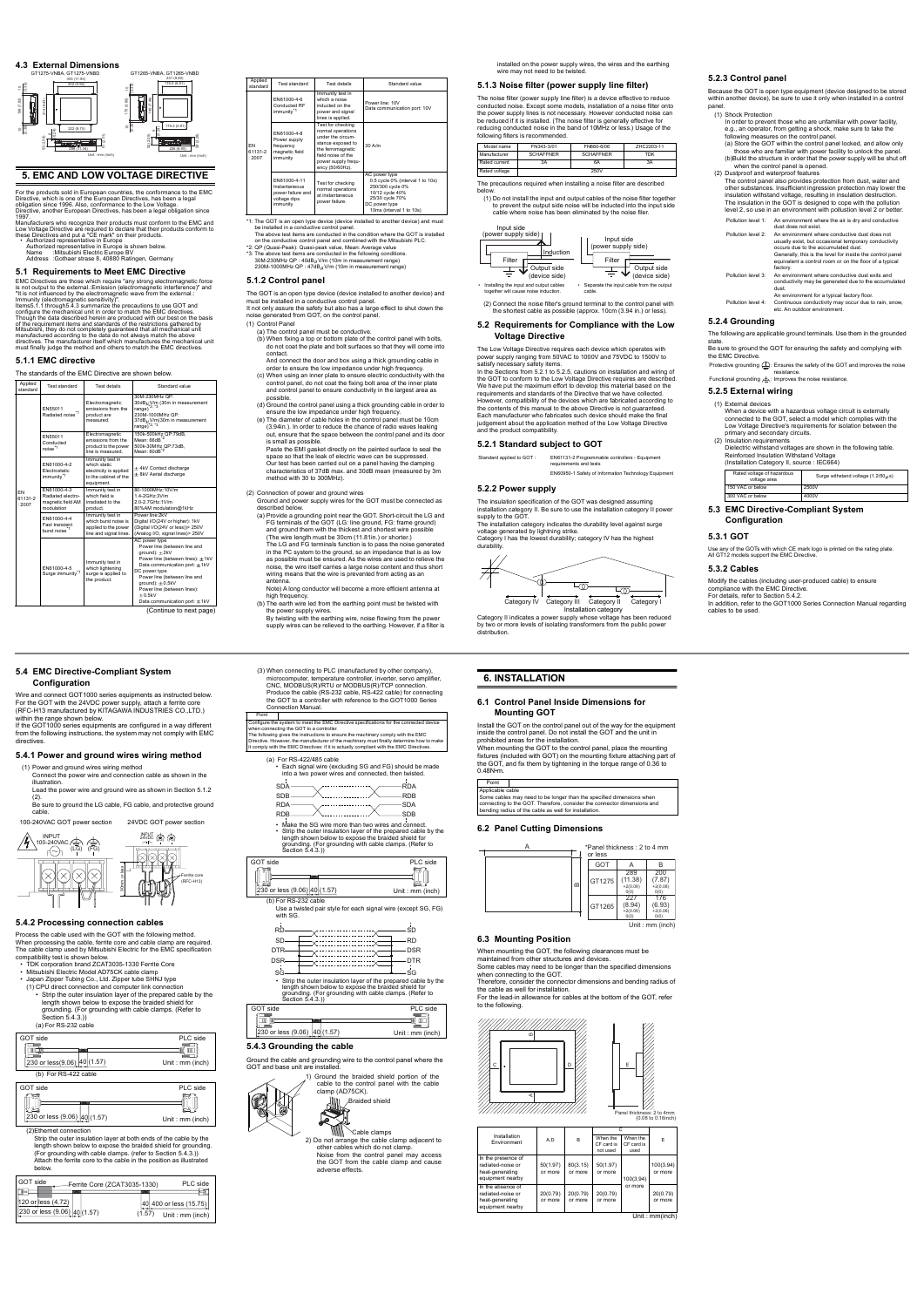

# <span id="page-2-0"></span>**7. SPECIFICATION FUNCTION COMPARISON FOR GT12 AND GT11**

The table overview shows the different specifications and functions

<span id="page-2-1"></span>available on the GT12 and the GT11. For details of each function, refer to the relevant manual. (1) Hardware comparison

The following shows the differences in hardware on the GT12 and the GT11.

O: Supported  $\times$ : Not supported -: Not necessary

(Continue to next page)

|                       |                                                               |                                                           |                                                                                                                                        | GT12                    |                                                                                                                                 |                                                                                                                                        | GT11                                                               |                                  |
|-----------------------|---------------------------------------------------------------|-----------------------------------------------------------|----------------------------------------------------------------------------------------------------------------------------------------|-------------------------|---------------------------------------------------------------------------------------------------------------------------------|----------------------------------------------------------------------------------------------------------------------------------------|--------------------------------------------------------------------|----------------------------------|
| Item                  |                                                               | GT1275-<br><b>VNBA</b>                                    | GT1275-<br><b>VNBD</b>                                                                                                                 | GT1265-<br><b>VNBA</b>  | GT1265-<br><b>VNBD</b>                                                                                                          | GT1155-QSBD                                                                                                                            | GT1155-QLBD                                                        | Relevant manual                  |
|                       | Type                                                          |                                                           | TFT color liquid crystal display                                                                                                       |                         |                                                                                                                                 | STN color liquid<br>crystal display                                                                                                    | STN monochrome<br>liquid crystal display<br>(white/black)          |                                  |
|                       | Screen size                                                   |                                                           | 10.4"                                                                                                                                  |                         | 8.4"                                                                                                                            | 5.7"                                                                                                                                   |                                                                    |                                  |
|                       | Resolution                                                    |                                                           |                                                                                                                                        | $640 \times 480$ [dots] |                                                                                                                                 |                                                                                                                                        | $320 \times 240$ [dots]                                            |                                  |
|                       | Display size                                                  |                                                           | $211(8.31)(W) \times$<br>158(6.22)(H)<br>$[mm]$ (inch)                                                                                 |                         | 171(6.73)(W) $\times$<br>128(5.04)(H)<br>$[mm]$ (inch)                                                                          | $115(4.53)(W) \times 86(3.39)(H)$ [mm](inch)                                                                                           |                                                                    |                                  |
|                       | Character display<br>count                                    |                                                           | 16-dot standard font: 40 characters 30<br>lines (2byte character)<br>12-dot standard font: 53 characters 40<br>lines (2byte character) |                         |                                                                                                                                 | 16-dot standard font: 20 characters 15<br>lines (2byte character)<br>12-dot standard font: 26 characters 20<br>lines (2byte character) |                                                                    |                                  |
| Display<br>section    | Color display                                                 |                                                           |                                                                                                                                        | 256 colors              |                                                                                                                                 | 256 colors                                                                                                                             | Monochrome<br>(white/black)<br>16 Scales                           |                                  |
|                       | Display angle                                                 | Left/Right: 45 degrees<br>Top/Bottom: 20 degrees          |                                                                                                                                        |                         |                                                                                                                                 | Left/Right: 50<br>degrees<br>Top: 50 degrees<br>Bottom: 60 degrees                                                                     | Left/Right: 45<br>degrees<br>Top: 20 degrees<br>Bottom: 40 degrees | GT11 User's Manual<br>(Hardware) |
|                       | Contrast<br>adjustment                                        |                                                           |                                                                                                                                        |                         |                                                                                                                                 | 16-level adjustment                                                                                                                    |                                                                    |                                  |
|                       | Intensity of LCD<br>only                                      | $200$ [cd/m <sup>2</sup> ]<br>(Adjustable in 4 levels)    |                                                                                                                                        |                         |                                                                                                                                 | 380[cd/m <sup>2</sup> ]<br>(Adjustable in 8<br>levels)                                                                                 | 220[cd/m <sup>2</sup> ]<br>(Adjustable in 8<br>levels)             |                                  |
|                       | Life                                                          | Approx. 52,000 h (Operating ambient<br>temperature: 25°C) |                                                                                                                                        |                         |                                                                                                                                 |                                                                                                                                        | Approx. 50,000 h (Operating ambient<br>temperature: 25°C)          |                                  |
| Backlight Life        |                                                               |                                                           | Approx. 50,000 h or<br>longer(Time when<br>display luminance<br>reaches 50% at the<br>operating ambient<br>temperature of 25°c)        |                         | Approx. 40,000 h or<br>longer(Time when<br>display luminance<br>reaches 50% at the<br>operating ambient<br>temperature of 25°c) | Approx. 75,000 h<br>or longer                                                                                                          | Approx. 54,000 h<br>or longer                                      |                                  |
|                       | Type                                                          |                                                           | Analog resistive film                                                                                                                  |                         |                                                                                                                                 |                                                                                                                                        | Matrix resistive film                                              |                                  |
|                       | Number of touch<br>keys                                       |                                                           |                                                                                                                                        |                         |                                                                                                                                 | 300 keys/screen (Matrix structure of 15<br>lines $\times$ 20 columns)                                                                  |                                                                    | GT16 User's Manual               |
| Touch<br>panel        | Key size                                                      |                                                           | Minimum $2 \times 2$ [dots] (per key)                                                                                                  |                         |                                                                                                                                 | Maximum $16 \times 16$ [dots] (per key)                                                                                                |                                                                    | (Hardware)                       |
|                       | Number of objects<br>that can be<br>simultaneously<br>touched |                                                           | Simultaneous presses not allowed.<br>(Only 1 point can be touched.)                                                                    |                         |                                                                                                                                 |                                                                                                                                        | Maximum of 2 points                                                | GT11 User's Manual               |
| Memory                | C drive                                                       | Built-in flash memory 9MB <sup>*1</sup>                   |                                                                                                                                        |                         | Built-in flash memory 3MB                                                                                                       | GT11 User's Manual                                                                                                                     |                                                                    |                                  |
|                       | USB (device)                                                  |                                                           |                                                                                                                                        | $\circ$ (Rear side)     |                                                                                                                                 |                                                                                                                                        | $\times$ (Front side)                                              |                                  |
| Built-in<br>interface | Option function<br>board                                      |                                                           | Option functions supported as standard                                                                                                 |                         |                                                                                                                                 |                                                                                                                                        | Option function board is necessary for<br>option function use      |                                  |
|                       | Ethernet                                                      |                                                           |                                                                                                                                        | $\circ$                 |                                                                                                                                 |                                                                                                                                        | $\times$                                                           | GT16 User's Manual<br>(Hardware) |

\*1:The limit for available storage for project data is 6MB.

(2) Option comparison The following shows the differences in options on the GT12 and the GT11.

\*1 : The GOT automatically formats the D drive (SRAM) when the battery is not attached. Attach the battery to keep clock and alarm history data.

|                                                |                                                                                                                                                                   | GT12<br>GT11           |                                                                        |                        |                    |                                                 |                    |
|------------------------------------------------|-------------------------------------------------------------------------------------------------------------------------------------------------------------------|------------------------|------------------------------------------------------------------------|------------------------|--------------------|-------------------------------------------------|--------------------|
| Item                                           | GT1275-<br><b>VNBA</b>                                                                                                                                            | GT1275-<br><b>VNBD</b> | GT1265-<br><b>VNBA</b>                                                 | GT1265-<br><b>VNBD</b> | GT1155-QSBD        | GT1155-QLBD                                     | Relevant manual    |
| External dimensions                            | $303(11.93)(W) \times$<br>$241(9.49)(W) \times$<br>$214(8.43)(H) \times$<br>190(7.48)(H) $\times$<br>53(2.09)(D)<br>58(2.29)(D)<br>$[mm]$ (inch)<br>$[mm]$ (inch) |                        | $164(6.46)(W) \times 135(5.32)(H) \times 56(2.21)(D)$<br>$[mm]$ (inch) |                        |                    |                                                 |                    |
| Panel cutting dimensions                       | $289(11.38)(W) \times$<br>200(7.87)(H)<br>$[mm]$ (inch)                                                                                                           |                        | $227(8.94)(W) \times$<br>176(6.93)(H)<br>$[mm]$ (inch)                 |                        |                    | 153 (6.03)(W) $\times$ 121(4.77)(H) [mm] (inch) | GT11 User's Manual |
| Weight (mounting fixtures are<br>not included) | 2.3kg(5.1lb)                                                                                                                                                      |                        | 1.7kg(3.7lb)                                                           |                        | 0.7kg(1.5lb)       |                                                 |                    |
| Power supply                                   | $100$ to<br>240VAC                                                                                                                                                | 24VDC                  | $100$ to<br>240VAC                                                     | 24VDC                  | DC <sub>24</sub> V |                                                 |                    |

|                  |                             |                             |                             |                              | $O:$ Supported $\times$ : Not supported |
|------------------|-----------------------------|-----------------------------|-----------------------------|------------------------------|-----------------------------------------|
|                  |                             | GT <sub>12</sub>            |                             | GT11                         |                                         |
| Item             |                             | GT1275-VNBA.<br>GT1275-VNBD | GT1265-VNBA.<br>GT1265-VNBD | GT1155-QSBD,<br>GT1155-QLBD  | Relevant manual                         |
|                  | Clear                       | GT11-70PSCB                 | GT11-60PSCB                 | GT11-50PSCB                  |                                         |
|                  | Antiglare                   | $\times$                    |                             | GT11-50PSGB                  |                                         |
| Protective sheet | Clear<br>(Frame: white)     | $\times$                    |                             | GT11-50PSCW                  | GT11 User's Manual                      |
|                  | Antiglare<br>(Frame: white) | $\times$                    |                             | GT11-50PSGW                  |                                         |
| Battery          | GT11-<br>50BAT              | $O^{\star}1$                |                             | O(Pre-attached for shipment) |                                         |
|                  | GT15-70<br><b>ATT-98</b>    | $\circ$                     | $\times$                    | $\times$                     |                                         |
|                  | GT15-70<br>ATT-87           | $\circ$                     | $\times$                    | $\times$                     |                                         |
| Attachment       | GT15-60<br>ATT-97           | $\times$                    | $\circ$                     | $\times$                     | GT16 User's Manual                      |
|                  | GT15-60<br>ATT-96           | $\times$                    | $\circ$                     | $\times$                     | (Hardware)                              |
|                  | GT15-60<br>ATT-87           | $\times$                    | $\circ$                     | $\times$                     |                                         |
|                  | GT15-60<br><b>ATT-77</b>    | $\times$                    | $\circ$                     | $\times$                     |                                         |
| Stand            |                             |                             | GT15-70STAND                | GT05-50STAND                 | GT16 User's Manual                      |
| Backlight        |                             | GT12-70VLTN                 | GT12-60VLTN                 | Replacement unavailable      | (Hardware)<br>GT11 User's Manual        |

<span id="page-2-2"></span>

(3) Function comparison The following shows the differences in functions on the GT12 and the GT11. For details of the utility screen, refer to the GT16 User's Manual.

(Continue to next page)

|                                 |                                                            | For details of the utility screen, refer to the GT16 User's Manual. | O: Supported X: Not supported -: Not necessary |                                     |
|---------------------------------|------------------------------------------------------------|---------------------------------------------------------------------|------------------------------------------------|-------------------------------------|
|                                 |                                                            | GT12                                                                | GT11                                           |                                     |
| Item                            |                                                            | GT1275-VNBA, GT1275-VNBD,<br>GT1265-VNBA, GT1265-VNBD               | GT1155-QSBD,<br>GT1155-QLBD                    | Relevant manual                     |
| Shape                           | Rounded.<br>rectangle                                      | $\circ$                                                             | $\circ$                                        |                                     |
| <b>GOT</b> internal device      | <b>GB</b>                                                  | 65536 points                                                        | 65536 points                                   |                                     |
|                                 | GD                                                         | 65536 points                                                        | 65536 points                                   | Screen Design                       |
| Vertical format                 |                                                            | $\times$                                                            | $\circ$                                        | Manual<br>(Fundamentals)            |
| Screen changing                 | Memory card<br>storage for<br>screen transition<br>history | $\circ$                                                             | $\circ$                                        |                                     |
| ASCII input/display             | Text alignment                                             | $\circ$                                                             | $\circ$                                        |                                     |
| Historical data list<br>display | Maximum<br>number of<br>objects per<br>screen              | 1                                                                   | $\times$                                       |                                     |
| Date display/time<br>display    | View format                                                | Date: 20 types<br>Time: 6 types                                     | Date: 20 types<br>Time: 6 types                |                                     |
| User alarm                      | Alarm (device)<br>points                                   | Maximum 8192                                                        | Maximum 8192                                   |                                     |
|                                 | Alarm (device)<br>points                                   | 3072                                                                | 3072                                           |                                     |
| Alarm history                   | Alarm history<br>recorded                                  | D drive: 2048 records<br>A drive: 3072 records                      | D drive: 2048 records<br>A drive: 3072 records |                                     |
|                                 | File storage<br>location                                   | D drive, A drive                                                    | D drive, A drive                               |                                     |
| Alarm display function          |                                                            | Popup display                                                       | Scrolling display                              | Screen Design<br>Manual (Functions) |
| Advanced alarm observation      |                                                            | $\Omega$                                                            | $\times$                                       |                                     |
|                                 | Advanced user<br>alarm function                            | D drive, A drive<br>(Number of alarms: 8)                           | $\times$                                       |                                     |
|                                 | Advanced<br>system alarm<br>function                       | D drive, A drive                                                    | $\times$                                       |                                     |
| Line graph                      | Scale points                                               | 101                                                                 | 101                                            |                                     |
| Trend graph                     | Scale points                                               | 101                                                                 | 101                                            |                                     |
| Bar graph                       | Scale points                                               | 101                                                                 | 101                                            |                                     |
| Statistics bar graph            | Scale points                                               | 101                                                                 | 101                                            |                                     |
| Statistics pie graph            | Scale points                                               | 101                                                                 | 101                                            |                                     |
| Scatter graph                   | Scale points                                               | 101                                                                 | 101                                            |                                     |
| Circle graph                    | Scale points                                               | 101                                                                 | 101                                            |                                     |